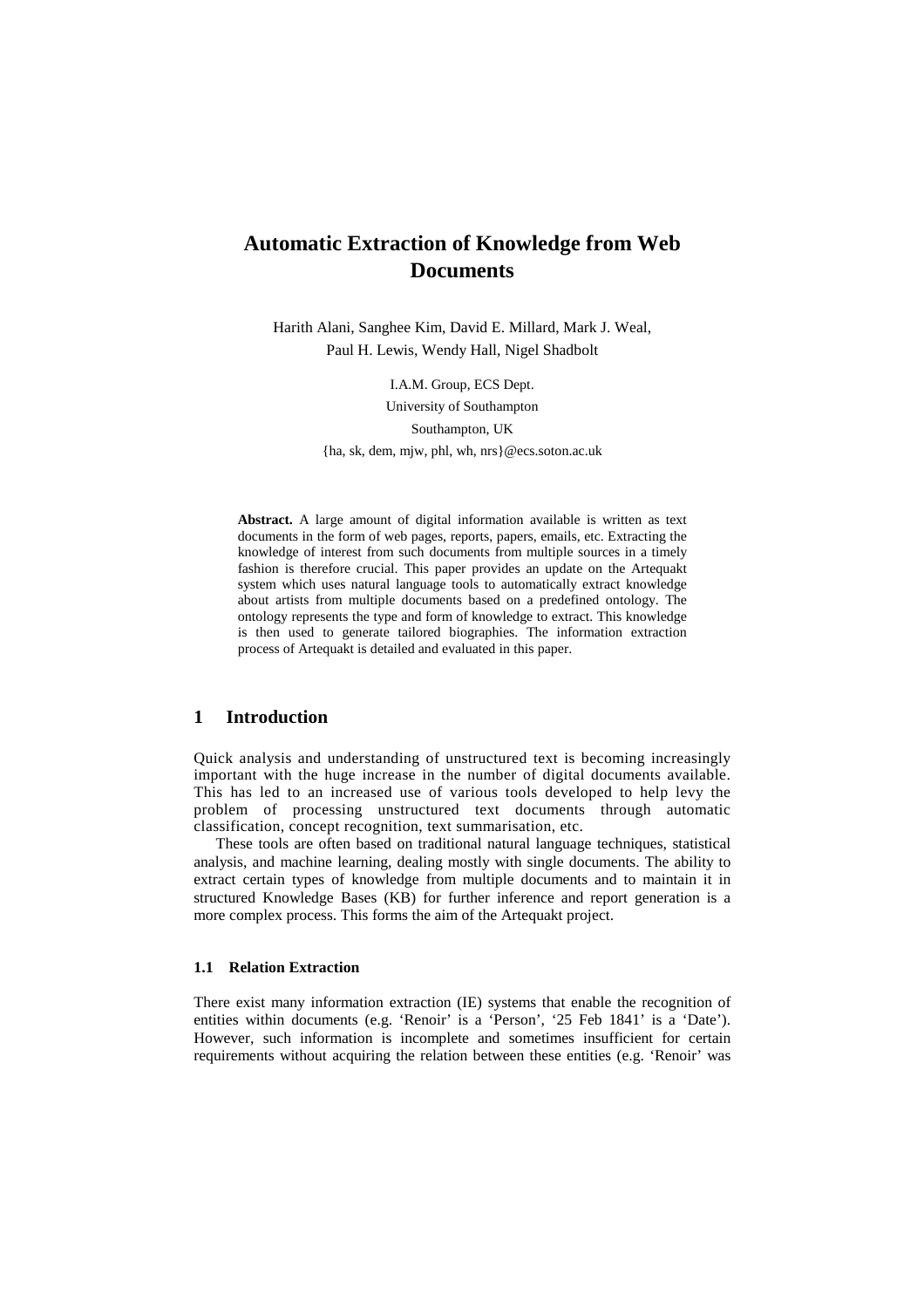born on '25 Feb 1841'). Extracting such relations automatically is difficult, but crucial to complete the acquisition of knowledge fragments and ontology population (building the KB). The MUC-7 systems [8] are example attempts for extracting a limited number of relations. Whereas the MUC participant systems used training examples to induce a set of rules for named-entity and relation extraction, Artequakt assumes a case where the number and type of relations to be extracted is non-static. Artequakt attempts to identify relations between the entities of interest within sentences, following ontology relation declarations and lexical information.

### **1.2 Ontology Population**

Artequakt is also concerned with automating ontology population with knowledge triples, and providing this knowledge for a biography generation service.

When analysing documents and extracting information, it is inevitable that duplicated and contradictory information will be extracted. Handling such information is challenging for automatic extraction and ontology population approaches [16]. Artequakt applies a set of heuristics and reasoning methods in an attempt to distinguish conflicting information, verify it, and to identify and merge duplicate assertions in the KB automatically

#### **1.3 Biography Generation**

Storing information in a structured KB provides the needed infrastructure for a variety of knowledge services. One interesting service is to reconstruct the original source material in new ways, producing a dynamic presentation tailored to the users needs.

Previous work in this area has highlighted the difficulties of maintaining a rhetorical structure across a dynamically assembled sequence [14]. Where dynamic narrative is present it has been based around robust story-schema such as the format of a news programme (a sequence of atomic bulletins) [6].

It is our belief that by building a story-schema layer on top of an ontology we can create dynamic stories within a specific domain. In Artequakt we explore the generation of biographies of artists. Populating the ontology through automatic extraction tools might allow those biographies to be constructed from the vast wealth of information that exists on the World Wide Web, thus bringing together pieces of information from multiple sites into one single repository.

# **2 Artequakt**

The Artequakt project has implemented a system that searches the Web and extracts knowledge about artists, based on an ontology describing that domain, and stores this knowledge in a KB to be used for automatically producing personalised biographies of artists. Artequakt draws from the expertise and experience of three separate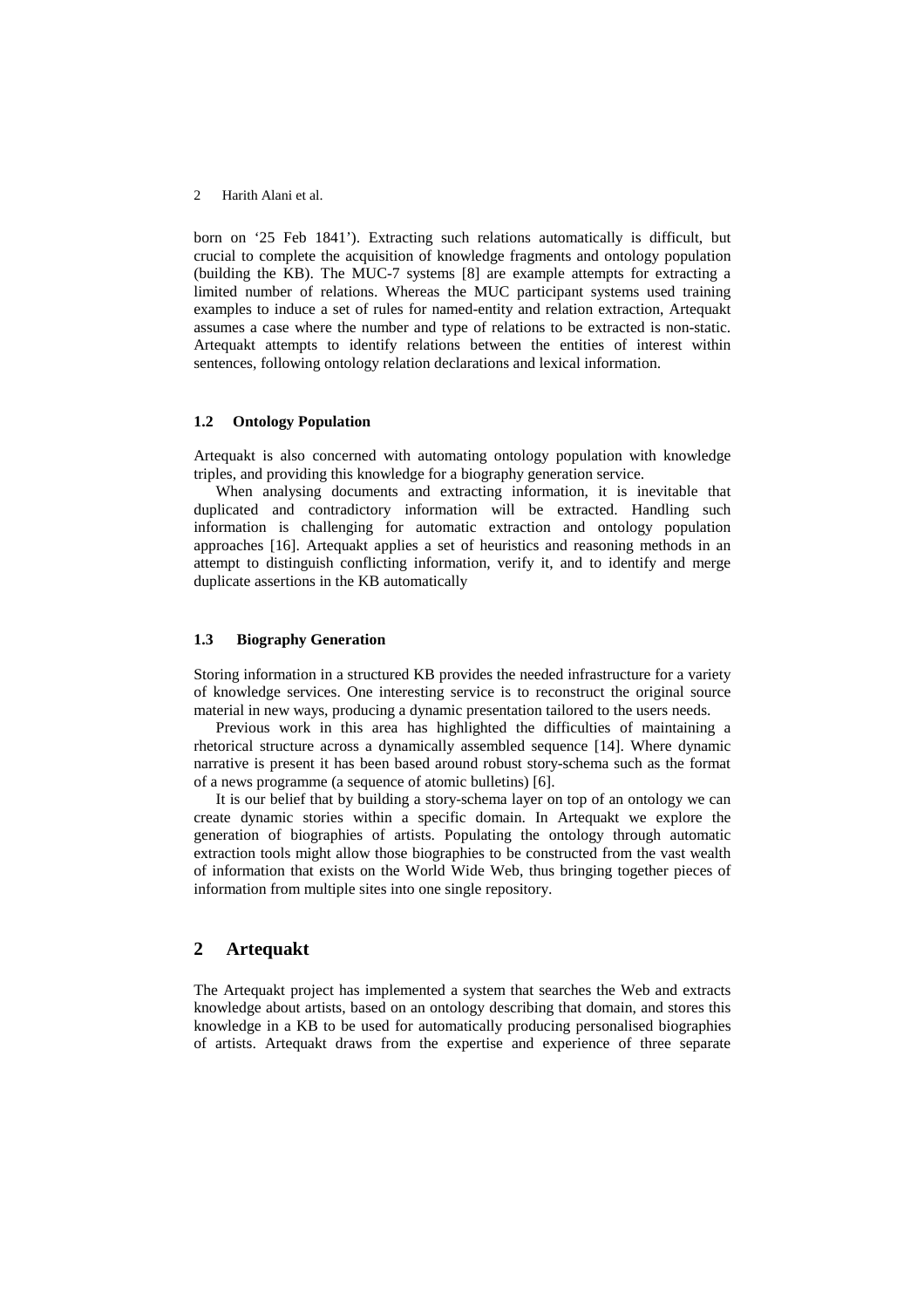projects; *Sculpteur<sup>1</sup>*, *Equator<sup>2</sup>*, and *AKT<sup>3</sup>*. The main components of Artequakt are described in the following sections.

Artequakt's architecture comprises of three key areas. The first concerns the knowledge extraction tools used to extract factual information from documents and pass it to the ontology server. The second key area is information management and storage. The information is stored by the ontology server and consolidated into a KB which can be queried via an inference engine. The final area is the narrative generation. The Artequakt server takes requests from a reader via a simple Web interface. The request will include an artist and the style of biography to be generated (chronology, summary, fact sheet, etc.). The server uses story templates to render a narrative from the information stored in the KB using a combination of original text fragments and natural language generation.

The architecture is designed to allow different approaches to information extraction to be incorporated with the ontology acting as a mediation layer between the IE and the KB. Currently we are using textual analysis tools to scrape web pages for knowledge, but with the increasing proliferation of the semantic web, additional tools could be added that take advantage of any semantically augmented pages passing the embedded knowledge through the KB.

### **2.1 The Artequakt Ontology**

For Artequakt the requirement was to build an ontology to represent the domain of artists and artefacts. The main part of this ontology was constructed from selected sections in the CIDOC Conceptual Reference Model (CRM<sup>4</sup>) ontology. The CRM ontology is designed to represent artefacts, their production, ownership, location, etc. This ontology was modified for Artequakt and enriched with additional classes and relationships to represent a variety of information related to artists, their personal information, family relations, relations with other artists, details of their work, etc. The Artequakt ontology and KB are accessible via an ontology server.

# **3 Knowledge Extraction**

The aim of the knowledge extraction tool of Artequakt is to identify and extract knowledge triplets (concept – relation – concept) from text documents and to provide it as XML files for entry into the KB [5]. Artequakt uses an ontology coupled with a general-purpose lexical database (WordNet) [11] and an entityrecogniser (GATE) [3] as supporting tools for identifying knowledge fragments.

 $\overline{a}$ 

<sup>1</sup> http://www.sculpteurweb.org/

<sup>2</sup> http://www.equator.ac.uk/

<sup>3</sup> http://www.aktors.org

<sup>4</sup> http://cidoc.ics.forth.gr/index.html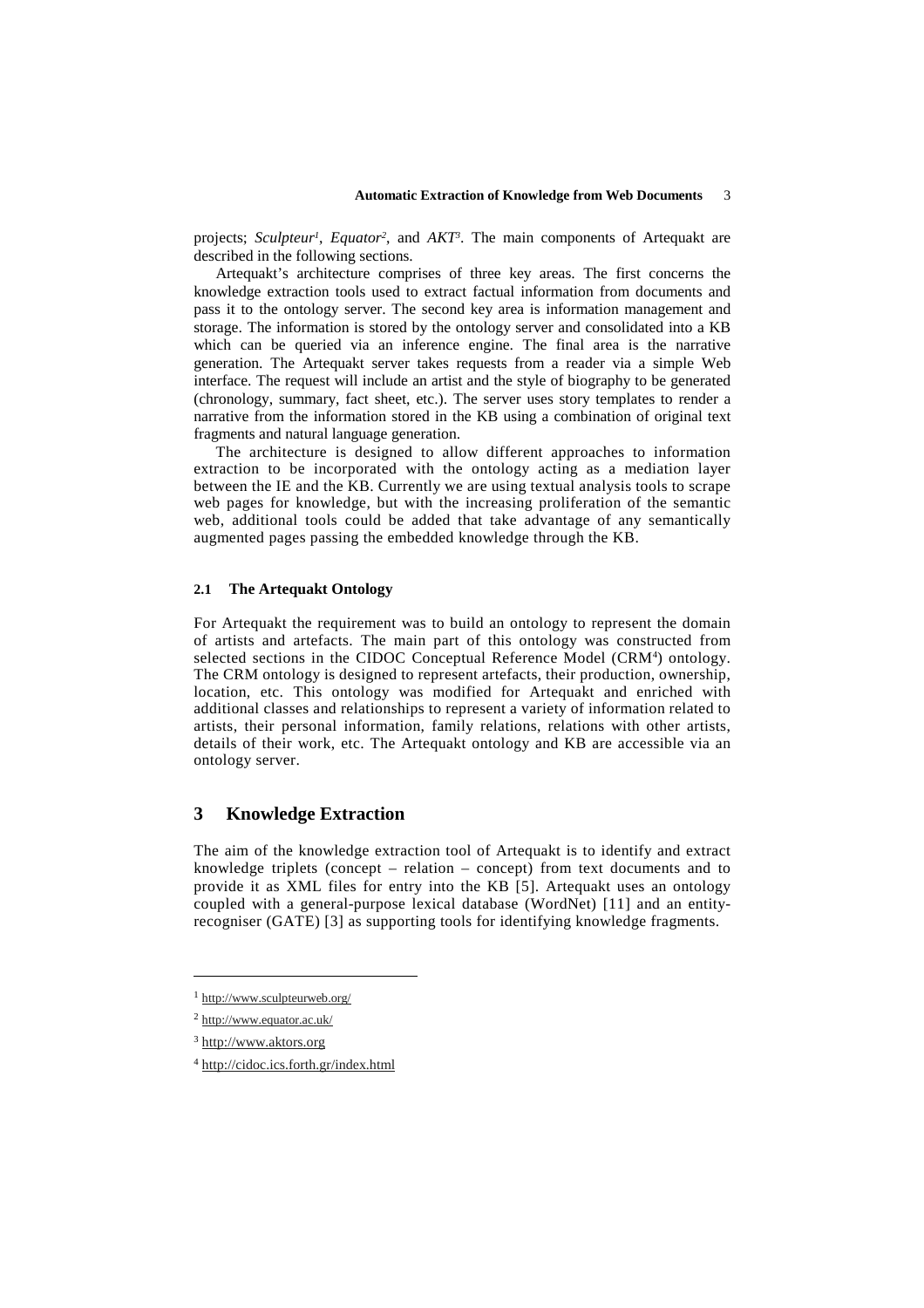#### **3.1 Document Retrieval**

The extraction process is launched when the user requests a biography for a specific artist that is not in the KB. A script was developed to query the artist's name in general-purpose search engines, such as Google and Yahoo.

Documents returned by the search engines need to be filtered to remove irrelevant ones. Expanding queries with additional terms was not very effective for improving the web search. The approach followed in Artequakt is based on query-by-example. In order to pick up pages related to an artist, a short description of the artist from a well-known museum web site (e.g. WebMuseum<sup>5</sup>) is analysed and used as a similarity vector. Structural evidence, such as paragraph length or number of sentences within a paragraph, is used in order to identify and remove pages which mainly consist of links, tables, etc. If the similarity vector is unobtainable (e.g. a search for a relatively new or unknown artist whose entry is not available in the exemplar museum site) the ontology itself is used to create the vector. The quality of entity recognition has a direct effect on the accuracy of relation extraction.

Search for documents stops and the extraction process starts when the number of relevant documents found reaches a specified threshold.

### **3.2 Entity Recognition**

Entity recognition is the first step towards extracting knowledge fragments. GATE is a syntactical pattern matching entity recogniser enriched with gazetteers. GATE's coverage can be expanded with additional extraction rules and gazetteers to enable the identification of further type of entities. However, the process of discovering and setting up new syntactic rules can be difficult and labour intensive. To this end, we deploy WordNet as a supplementary information source in order to identify additional entities not recognised by the default GATE. WordNet is also used to support relation extraction.

### **3.3 Extraction Procedure**

Each selected document is divided into paragraphs and sentences. Each sentence is analysed syntactically and semantically to identify and extract relevant knowledge triples. Figure 1 shows the overall procedure of the extraction process as applied on the sentence:

"Pierre-Auguste Renoir was born in Limoges on February 25, 1841."

j

<sup>5</sup> http://www.ibiblio.org/wm/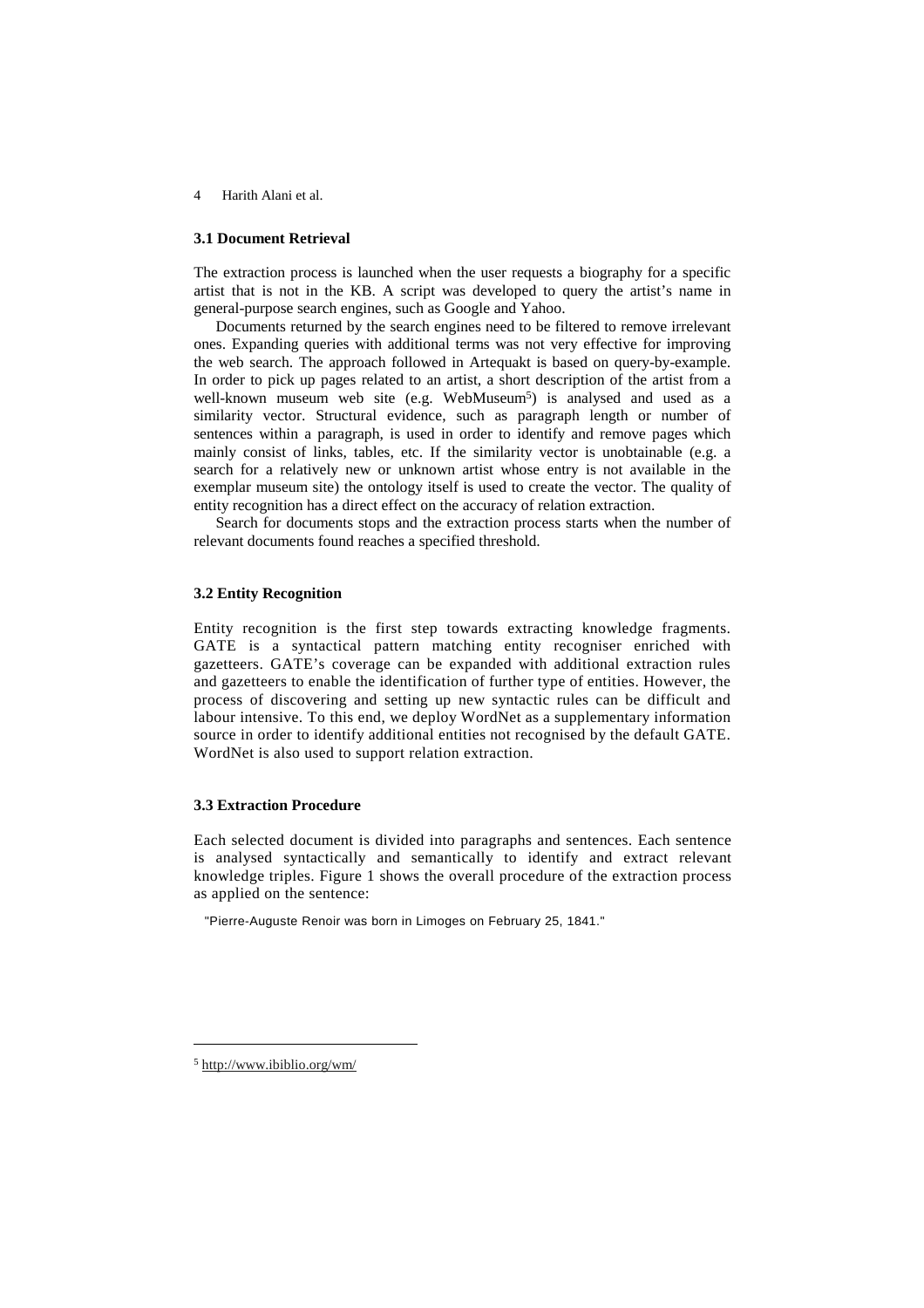#### **Automatic Extraction of Knowledge from Web Documents** 5



**Fig. 1.** Artequakt's IE Process

**Syntactical Analysis.** Syntactical parsing groups words into syntactic functions with no consideration to their semantic meaning. The Apple Pie Parser (APP) [15] is a bottom-up probabilistic chart parser derived from the syntactically tagged corpus; Penn Tree Bank (PTB). PTB contains a large number of example sentences; thus APP tends to have a broad-coverage performance with reasonable accuracy (over 70% for both precision and recall). The output of APP is structured according to the PTB bracketing.

Artequakt makes use of APP to gather syntactical annotations of sentences. For example in Figure 1, APP identified that 'Renoir' is a noun, and 'was' is a verb.

**Semantic Analysis.** Semantic examination then decomposes the sentence into simple sentences to locate the main components (i.e. subject, verb, object), and identifies named entities (e.g. "Renoir" is a Person, "Paris" is a Location). In the example sentence of Figure 1, "born" is tagged as the main verb in the "was born" verb phrase.

Annotations provided by GATE and WordNet highlight that "Pierre-Auguste Renoir" is a person's name, "February 25, 1841" is a date, and "Limoges" is a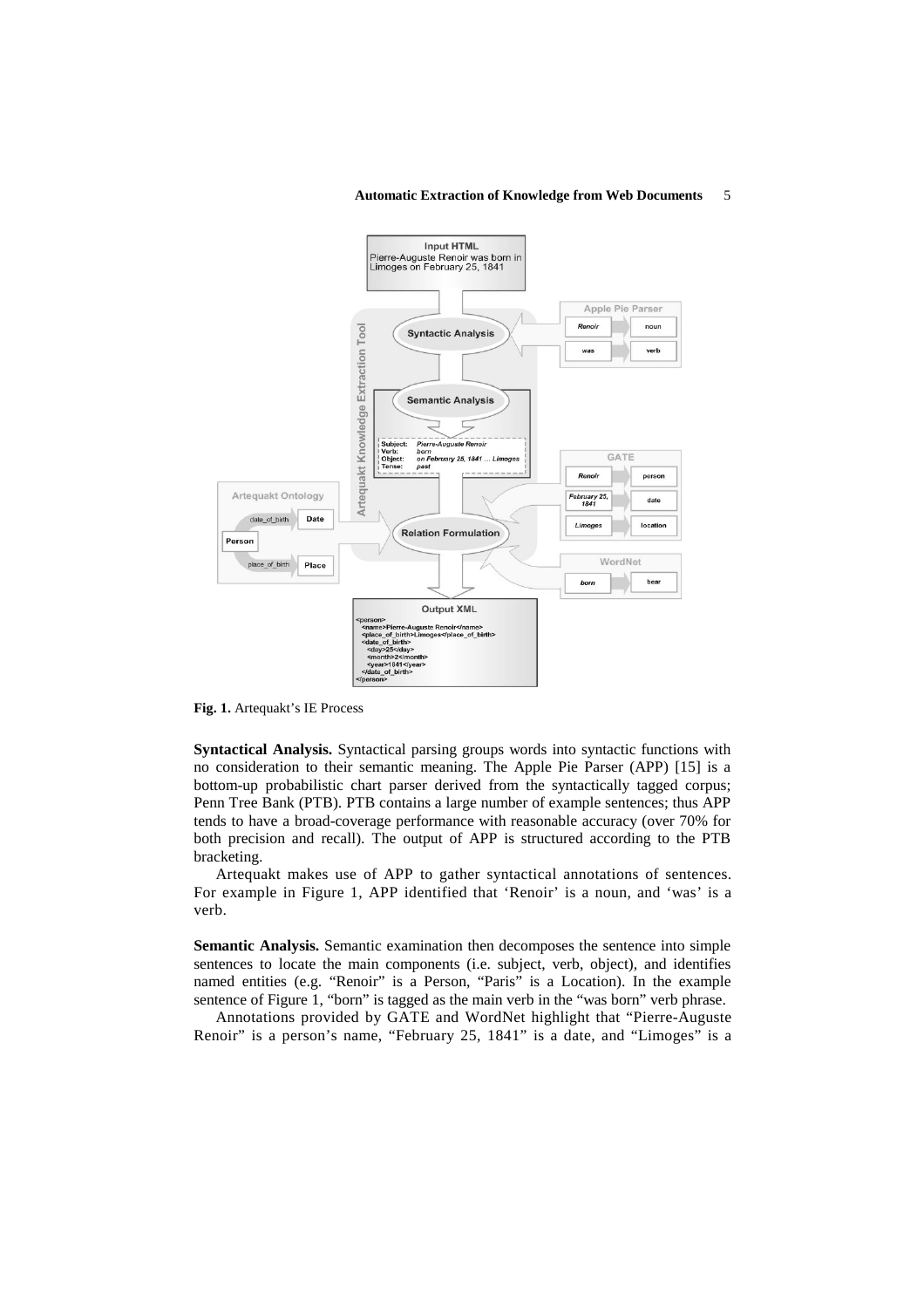location. GATE is also used to resolve anaphoric references of singular personal pronouns which is crucial for accurate relation extraction.

Term expansion tools are required if the terms identified by the named-entity recogniser differ from those in the ontology. For example, GATE annotates 'Museum of Art' as an Organisation while our ontology defines 'Legal Body' as a general concept for organisations. The system needs to map these two concepts to figure out that 'Museum of Art' is a Legal Body. Currently, we use WordNet for the mapping by looking up the lexical chains of the two terms in search of any overlap.

**Relation Extraction.** Artequakt is concerned with the extraction of relations between concepts within individual sentences. The aim is to extract relationships between any identified pair of entities within a given sentence. Knowledge about the domain specific semantic relations can be retrieved from the Artequakt ontology to find which relations are expected between the entities in hand.

Relations are extracted by matching the verb and entity pairs found in each sentence with an ontology relation and concept pairs respectively. Three lexical chains (synonyms, hypernyms, and hyponyms) from WordNet are used to expand entity names with related terms to reduce the problem of linguistic variations and increase the chance of matching with other semantically similar terms.

Since a relation may have multiple matchings in WordNet (polysemous words), mapping between a term and an entry in WordNet should into account syntactic and semantic clues present in the given sentence. For example, according to WordNet, 'birth' has four noun senses and one verb sense. The first noun sense is selected since one of its hypernyms is 'time period' which has Date as a hyponym.

For the sentence used in Figure 1, the relation extraction is determined by the categorisation result of the main verb 'bear' which matches with two potential relations in the ontology; 'date of birth' and 'place of birth'. Since both relations are associated with "February 25, 1841" (Date) and "Limoges" (Place) respectively. After analysing the given sentence, Artequakt generates the following knowledge triples about Renoir:

- Pierre-Auguste Renoir date of birth 25/2/1841
- Pierre-Auguste Renoir place\_of\_birth Limoges

The extraction process terminates by sending the extracted knowledge to the ontology server in XML.

### **4 Automatic Ontology Population**

Storing knowledge extracted from text documents in KBs offers new possibilities for further analysis and reuse. Ontology population refers to the insertion of information into the KB. Populating ontologies with a high quantity and quality of instantiations is one of the main steps towards providing valuable and consistent ontology-based knowledge services. Manual ontology population is very labour intensive and time consuming. A number of semi-automatic approaches have investigated creating document annotations and storing the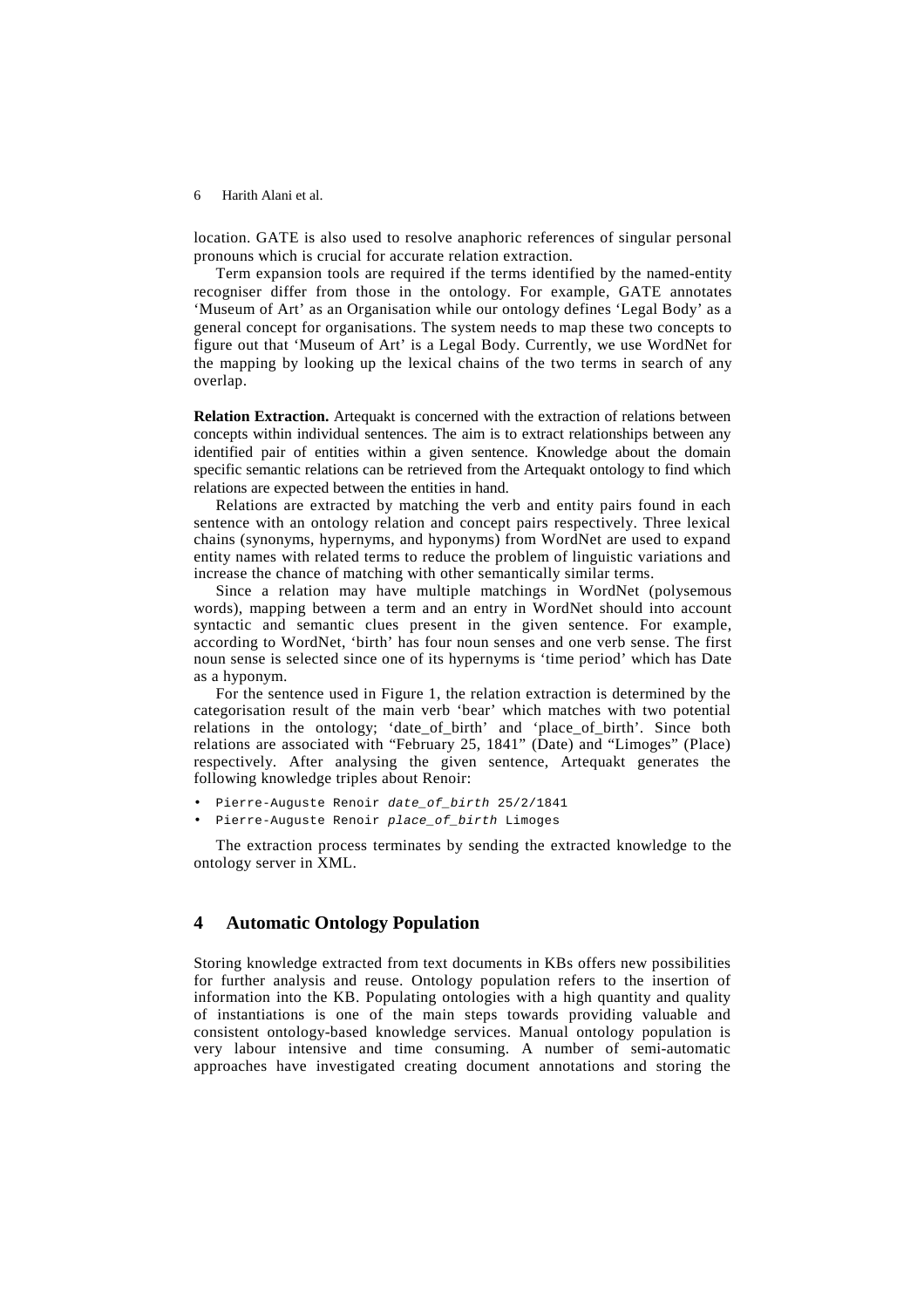results as ontology assertions. MnM [17] and S-CREAM [4] are two example frameworks for user-driven ontology-based annotations, enforced with the IE learning tool; Amilcare [2]. However, these frameworks lack the capability for identifying relationships reliably.

In Artequakt we investigate the possibility of moving towards a fully automatic approach of feeding the ontology with knowledge extracted from unstructured text. Information is extracted in Artequakt with respect to a given ontology and provided as XML files using tags mapped directly from names of classes and relationships in that ontology. When the ontology server receives a new XML file, a *feeder* tool is activated to parse the file and add its knowledge triples to the KB automatically. Once the feeding process terminates, the consolidation tool searches for and merges any duplication in the KB.

Tackling the problem of knowledge integration is important to maintain the referential integrity and quality of results of any ontology-based knowledge service. [16] relied on manually assigned object identifiers to avoid duplication when extracting from multiple documents. Artequakt's knowledge management component attempts to identify inconsistencies and consolidate duplications automatically using a set of heuristics and term expansion methods based on WordNet. Full description of the consolidation procedure is out of the scope of this paper.

### **5 Biography Generation**

Once the information has been extracted, stored and consolidated, the Artequakt system repurposes it by automatically generating biographies of the artists [1]. The biographies are based on templates authored in the Fundamental Open Hypermedia Model and stored in the Auld Linky contextual structure server [10]. Each section of the template is instantiated with paragraphs or sentences generated from information in the KB.

Different templates can be constructed for different types of biography. Two examples are the summary biography, which provides paragraphs about the artist arranged in a rough chronological order, and the fact sheet, which simply lists a number of facts about the artist, i.e. date of birth, place of study etc. The biographies also take advantage of the structure server's ability to filter the template based on a user's interest. If the reader is not interested in the family life of the artist the biography can be tailored to remove such information. An example of a biography generated by Artequakt can be seen in Figure 2.

By storing conflicting information rather than discarding it during the consolidation process, the opportunity exists to provide biographies that set out arguments as to the facts (with provenance, in the form of links to the original sources) by juxtaposing the conflicting information and allowing the reader to make up their own mind.

As well as searching the KB by name the user interface provides a search facility that allows users to select artists according to other extracted facts, for example the user can specify a range for date of birth and the system will search the appropriate fields with the correct constraints. This kind of query can not be easily formulated over the Web. Extracting the relevant knowledge and storing it in a KB made such queries more feasible.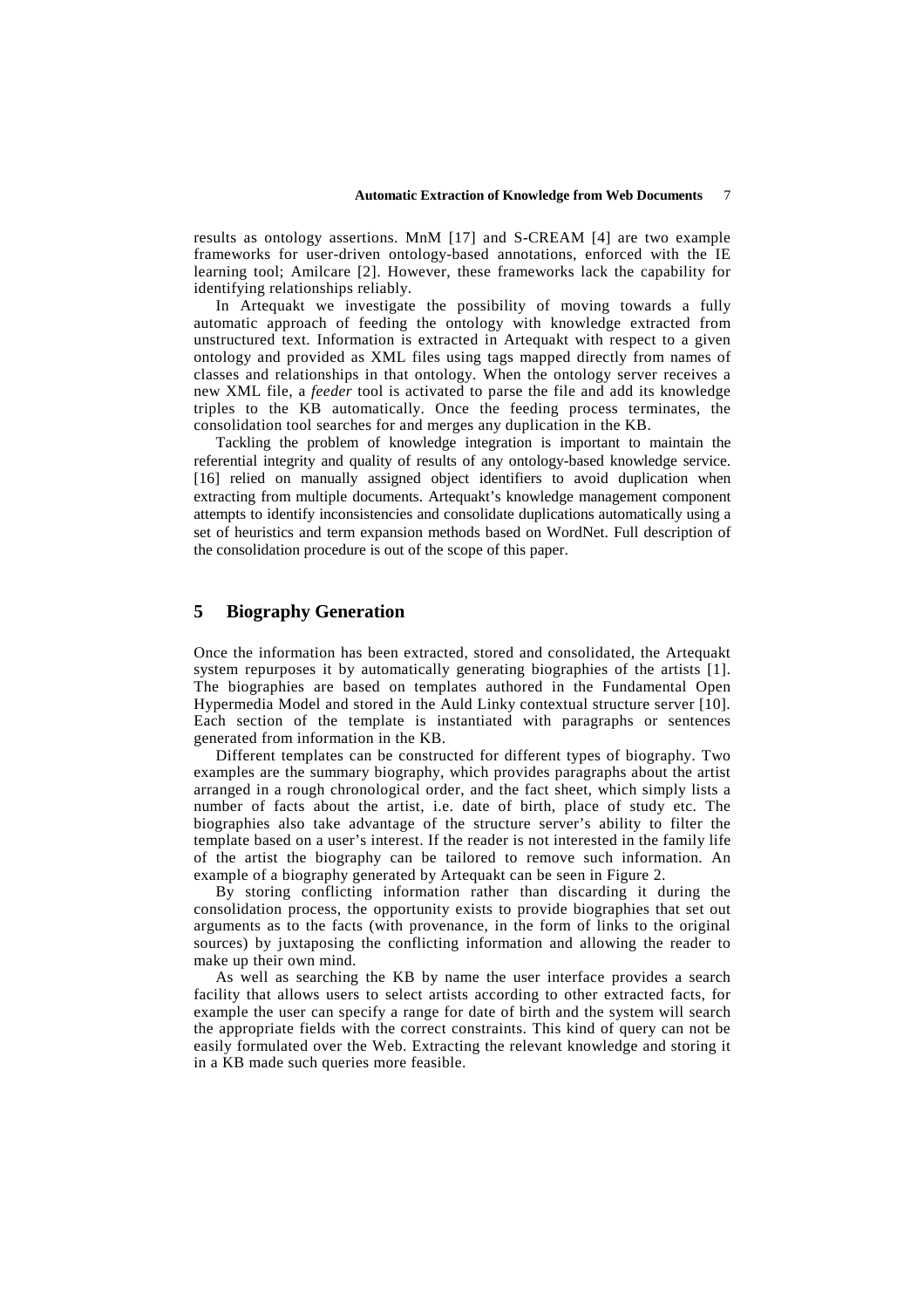

**Fig. 2.** A biography generated using paragraphs.

## **6 Portability**

The use of an ontology to back up IE is aimed to increase the system's portability to other domains. By swapping the current artist ontology with another domain specific one, the IE tool should still be able to function and extract some relevant knowledge, especially if it is concerned with domain independent relations expressed in the ontology, such as personal information. However, certain domain specific extraction rules, such as painting style, will eventually have to be altered to fit the new domain.

Similarly, the generation templates are currently manually tuned to fit biography construction. These templates may need to be modified if a different type of output is required. We aim to investigate developing templates that can be dynamically instructed and modified by the ontology. Building a cross-domain system is one of the ambitions of this project, and will be the focus of the next stage of development.

# **7 Knowledge Extraction Evaluation**

We used the system to populate the KB with information about five artists, extracted from around 50 web pages. Precision and recall were calculated for a set of 10 artist relations (listed in Table 1). The experiment results given in Table 1 shows that precision scored higher that recall with average values of 85 and 42 respectively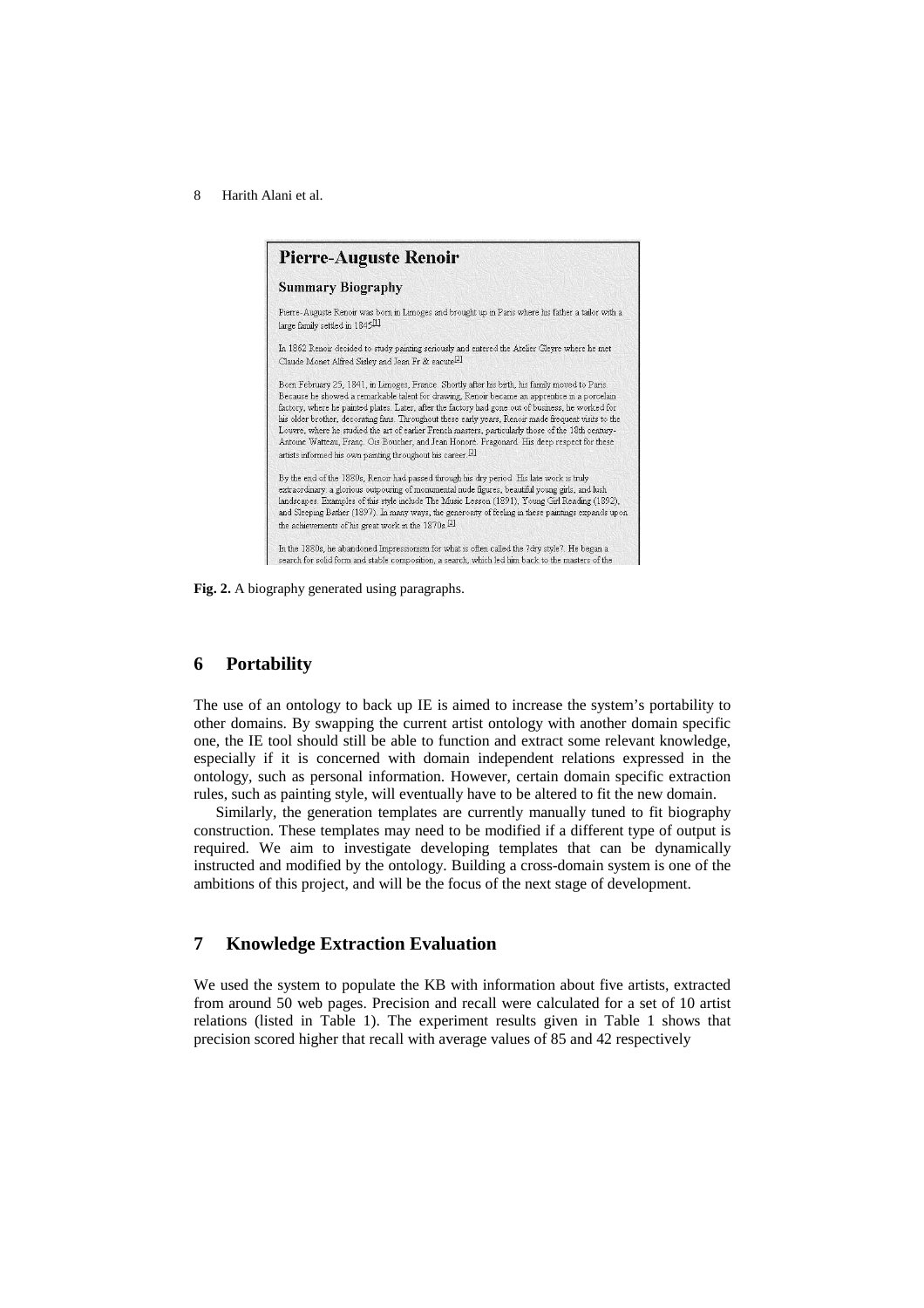Inaccurately extracted knowledge may reduce the quality of the system's output. For this reason, our extraction rules were designed to be of low risk levels to ensure higher extraction precision. Advanced consistency checks could help to identify some extraction inaccuracies; e.g. a date of marriage is before the date of birth, or two unrelated places of birth for the same person!

**Table 1.** Precision/Recall of extracted relations from around 50 documents for 5 artists

| Artist $(P/R)$<br><b>Relation</b> | Rembrandt<br>(P/R) | Renoir<br>(P/R) | <b>Cassatt</b><br>(P/R) | Gova<br>(P/R) | <b>Courbet</b><br>(P/R) | Average<br>per<br>relation |
|-----------------------------------|--------------------|-----------------|-------------------------|---------------|-------------------------|----------------------------|
| Date of birth                     | 75/43              | 100/50          | 100/67                  | 80/40         | 100/100                 | 91/60                      |
| Place of birth                    | 100/63             | 100/14          | 100/50                  | 100/40        | 100/63                  | 100/46                     |
| Date of death                     | 100/63             | 100/67          | 100/50                  | N/A/0         | 100/50                  | 100/46                     |
| Place of death                    | 100/100            | 100/43          | N/A/0                   | 100/20        | 100/33                  | 100/49                     |
| Place of work                     | 100/50             | 67/33           | 33/100                  | N/A/0         | 0/0                     | 40/37                      |
| Place of study                    | 100/20             | 100/14          | 100/75                  | 100/20        | 100/29                  | 60/32                      |
| Date of marriage                  | 100/50             | 100/33          | N/A <sup>1</sup>        | 100/100       | $N/A$ /0                | 60/46                      |
| Name of spouse                    | 100/38             | N/A/0           | N/A                     | $N/A$ /0      | $N/A$ /0                | 100/10                     |
| Parent profession                 | 100/57             | 50/67           | 0/0                     | 67/100        | 100/100                 | 63/65                      |
| Inspired by                       | 100/43             | 50/60           | 0/0                     | 100/17        | 100/33                  | 83/31                      |
| <b>Averages</b>                   | 98/53              | 85/38           | 61/43                   | 92/34         | 88/41                   | 85/42                      |

The preference of precision versus recall could be dependent on the relation in question. If a relation is of single cardinality, such as a place of birth, then recall could be regarded as less significant as there can only be one value for each occurrence of this relation. A single accurate capture of the value of such a relation could therefore be sufficient for most purposes. However, multiple cardinality relations, such as places where a person worked, can have several values. Higher recall in such cases could be more desirable to ensure capturing multiple values. One possible approach is to automatically adjust the risk level of extraction rules with respect to cardinality, easing the rules if cardinality is high while restricting them further when the cardinality is low.

In Table 1, Goya is an example where few, short documents where found. The amount of knowledge extracted per artist could be used as an automatic trigger to start gathering and analyzing more documents.

# **8 Related Work**

Extracting information from web pages to generate various reports is becoming the focus of much research. The closest work we found to Artequakt is in the area of text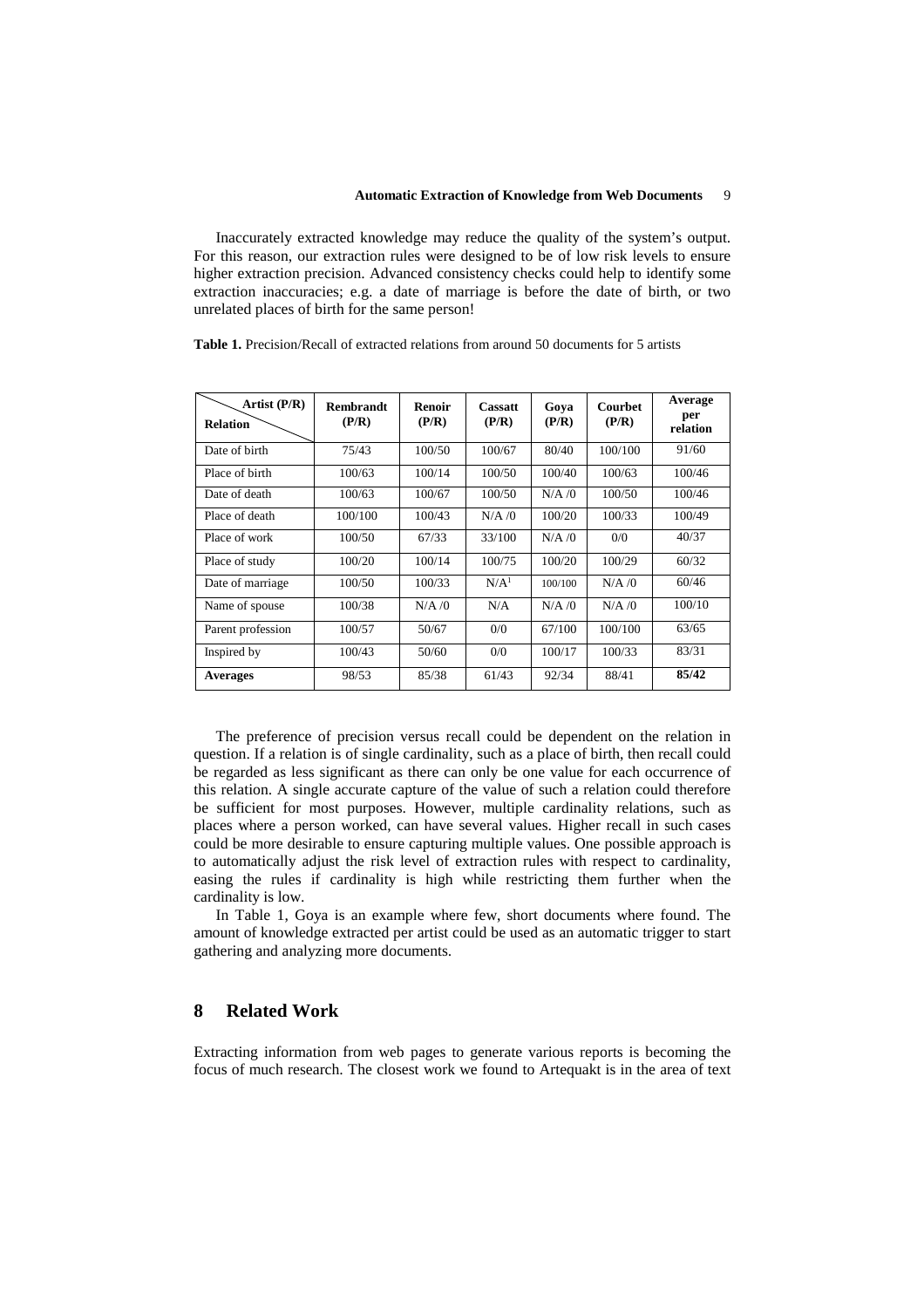summarisation. A number of summarisation techniques have been developed to help bring together important pieces of information from documents and present them to the user in a compact form. Artequakt differs from such systems in that it aims to extract specific facts and populate a knowledge base with these facts to be used in the generation of personalised reports (e.g. biographies).

Even though most summarisation systems deal with single documents, some have targeted multiple resources [9][18]. Statistical based summarisations tend to be domain independent, but lack the sophistication required for merging information from multiple documents [12]. On the other hand, IE based summarisations are more capable of extracting and merging information from various resources, but due to the use of IE, they are often domain dependent.

Merging information extracted from single or multiple sources is a necessary step towards maintaining the integrity of the extracted knowledge. In many existing IE based systems, information integration is based on linguistics and timeline comparison of single events [12][18] or multiple events [13]. Artequakt's knowledge consolidation is based on the comparison and merging of not just events, but also individual knowledge fragments (e.g. person, place).

Most traditional IE systems are domain dependent due to the use of linguistic rules designed to extract information of specific content, e.g. bombing events (MUC systems), earthquake news [18], sports matches [13]. Adaptive IE systems [2] caould ease this problem by identifying new extraction rules induced from example annotations supplied by users. Using ontologies to back up IE is hoped to support information integration [1][13] and increase domain portability [5][7].

# **9 Conclusions**

This paper describes a system that extracts knowledge automatically, populates an ontology with knowledge triples, and reassembles the knowledge in the form of biographies. Initial experiment using around 50 web pages and 5 artists showed promising results, with nearly 3 thousand unique knowledge triples were extracted, with an average of 85% precision and 42% recall. Preference of precision over recall is subjective and should be associated with relations' cardinality. High precision could be more important for single cardinality relations (e.g. date of birth), while high recall could be preferred for multiple cardinality relations (e.g. places visited).

Future work on Artequakt will continue to develop its modular architecture and refine its information extraction and consolidation processes. In addition we are beginning to look at how we might leverage the full power of the underlying KB and produce biographies that use inference and a dynamic choice of templates to answer a variety of user queries with textual documents. We also intend to investigate the system's portability to other domains.

#### **Acknowledgements**

This research is funded in part by EU Framework 5 IST project "Scultpeur" IST-2001-35372, EPSRC IRC project "Equator" GR/N15986/01 and EPSRC IRC project "AKT" GR/N15764/01